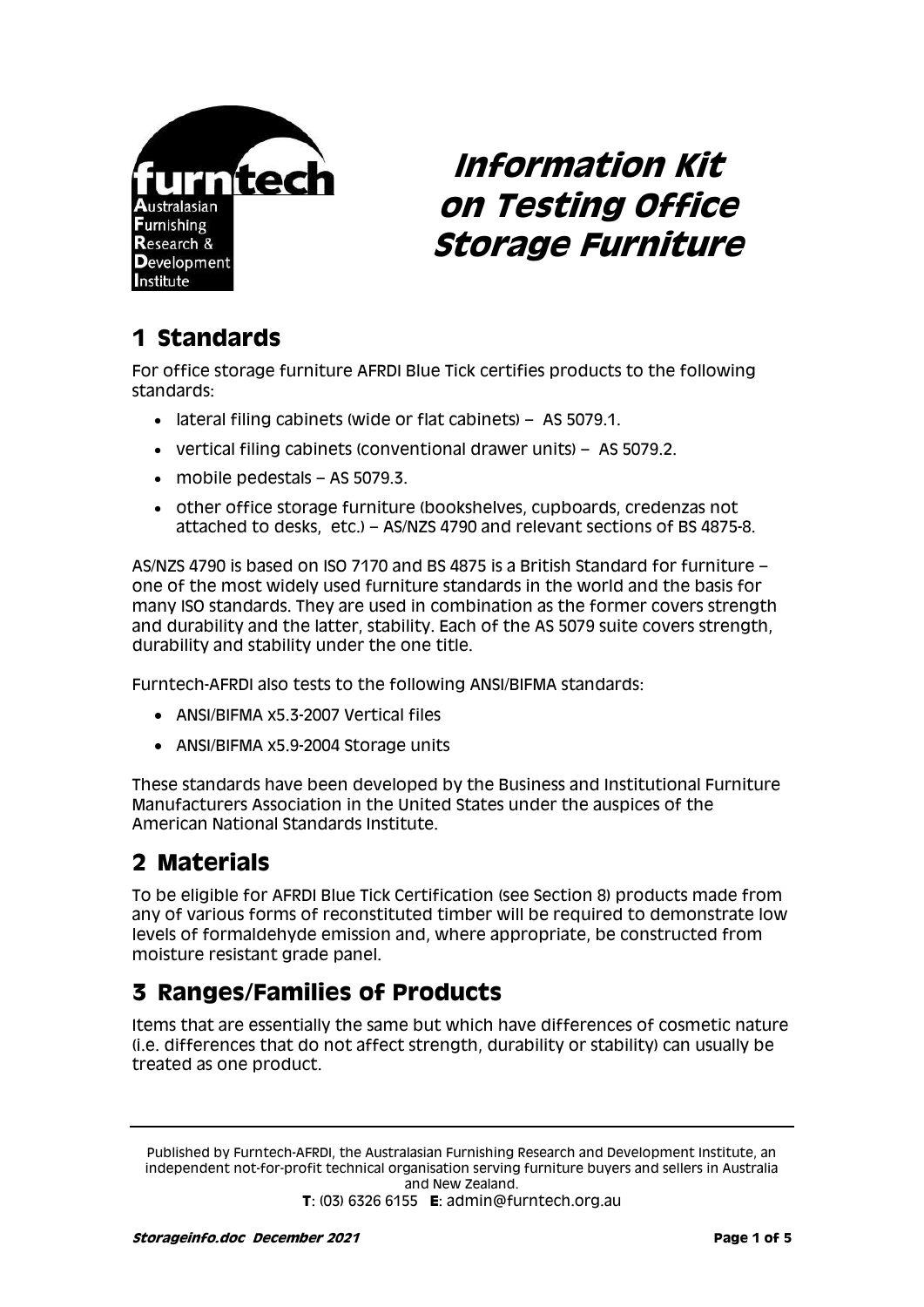An item which includes multiple common elements eg the same drawer and drawer runner, need not have each element separately tested.

Different items which include common elements eg the same drawer and drawer runners, need not have that element retested.

Only worst case conditions (i.e. size and construction) need be tested for a specific product type. For example:

- a test on a filing cabinet supplied in a two, three or four drawers configuration, where each drawer is identical, would normally be conducted on the largest and smallest of the range only (the 4 and 2 drawer units).
- otherwise identical product, but mounted on castors or glides, would normally be least stable on the castors, and therefore tested in that configuration.

#### **4 Costs**

P.O.A.

NOTE: The cost of testing large items of storage furniture to BS 4875 depends on the features requiring testing. Often it is possible to certify an entire range on the basis of testing a representative sample of the range.

Details will be outlined on quotation documentation but typically prices include: **freight** between our closest depot and the laboratory and **three years certification fees under the AFRDI Blue Tick Product Certification Scheme.**

**Furntech-AFRDI members receive discounts** on testing and research fees. Information on Furntech-AFRDI membership is available from the Institute and our website.

#### **5 Payment**

Furntech-AFRDI policy is that **PAYMENT MUST BE MADE BEFORE TESTING COMMENCES**. Please phone 03 6326 6155 to request an invoice if this will help to facilitate payment. Facilities are available for payment by Visa and MasterCard.

In the event that this product fails the assessment or the assessment is terminated at the owner's request, a credit towards future charges, available for a period of 3 years from the date of engagement, will be issued for the unused portion of the assessment fee.

### **6 Freight**

Refer to the Institute's [Information Kit on Freight to Furntech-AFRDI.](http://furntech.org.au/pdf/index.php?dir=Corporate/&file=FreightInfo.pdf) Distribution of this Kit in hardcopy form will include the freight-related information as a supplementary sheet.

Published by Furntech-AFRDI, the Australasian Furnishing Research and Development Institute, an independent not-for-profit technical organisation serving furniture buyers and sellers in Australia and New Zealand. **T**: (03) 6326 6155 **E**: admin@furntech.org.au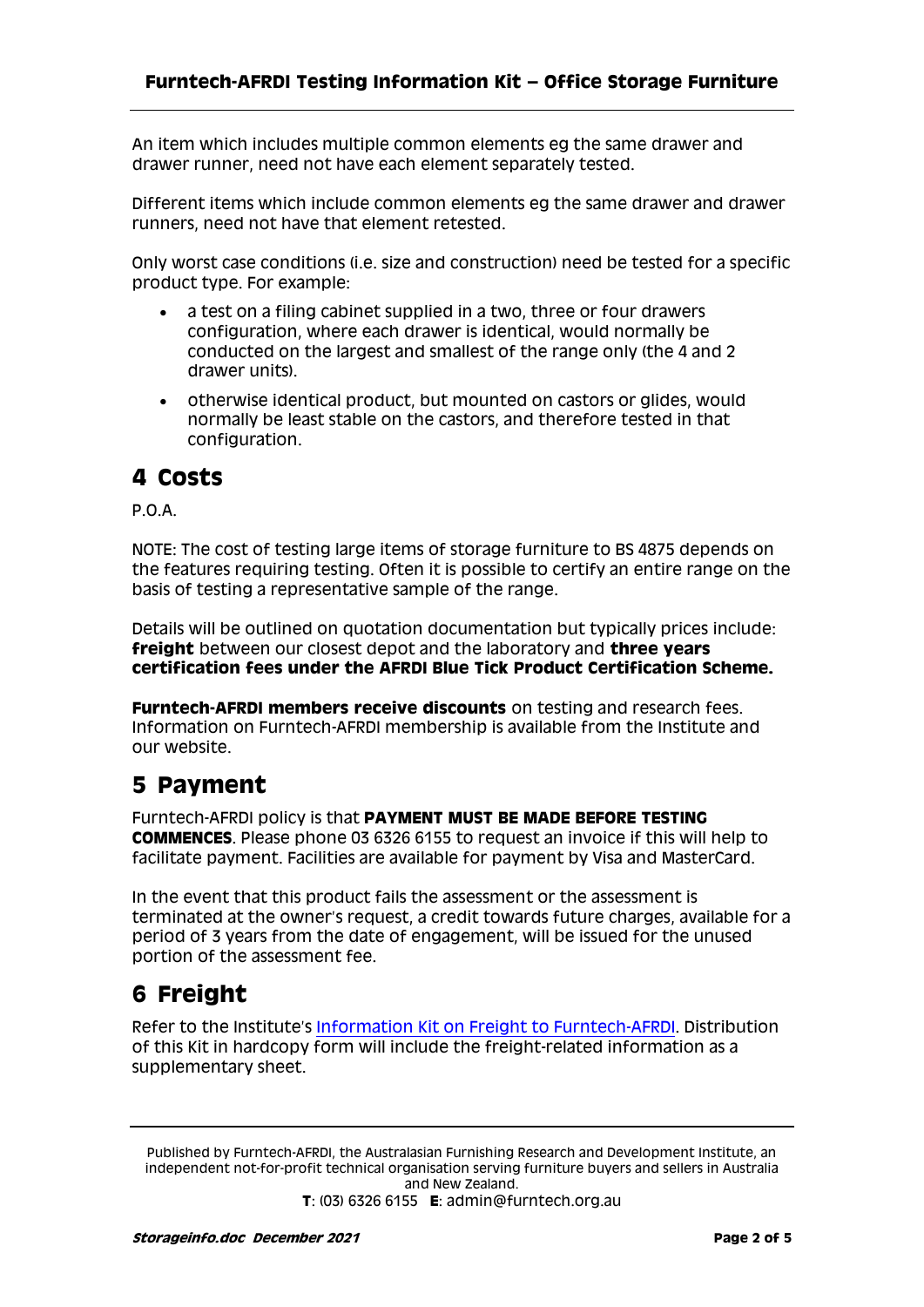# **7 Timing**

Freight normally takes between 7 and 14 days and, assuming there are no problems, the testing process typically takes from three to four weeks.

When the sample, the Testing Request form and payment are all received, the item will be placed on the testing schedule.

# **8 AFRDI Blue Tick Certification**

AFRDI Blue Tick certification is available to suppliers whose products meet any of the required standards listed at the start of Section 1 of this document. Some products may also be certified to the BIFMA standards listed at the end of Section 1, but as a minimum, all certified products must meet one of the Australian or British standards.

The concept of certification is that for Furntech-AFRDI to endorse a product, the Institute needs to have an on-going contractual relationship with the supplier that ensures purchasers can rely on certificates of endorsement. Monitoring may involve periodic audits and the investigation of complaints arising from the sale of endorsed products.

Under the AFRDI Blue Tick product certification program, suppliers agree to:

- maintain quality of production to at least that of the sample tested;
- advise of changes in the product including changes in materials, components and means and place of manufacturer;
- not use (nor permit its agents to use) the logo to promote goods which are not covered by the agreement or to misrepresent the nature of Furntech-AFRDI's endorsement;
- keep and make available a register of complaints arising from the sale of goods covered by the agreement;
- submit goods for retesting at least every three years or as necessary when standards change;
- agree to random checks of the quality of products covered by the agreement;
- maintain adequate product liability insurance cover; and
- pay a certification fee.

In return, Furntech-AFRDI agrees to:

- permit the use of the Furntech-AFRDI product logo to promote goods covered by the agreement; and
- commend goods covered by the agreement in lists published on the Institute's website *[www.furntech.org.au](http://www.furntech.org.au/)*.

A copy of the agreement is available on request.

Published by Furntech-AFRDI, the Australasian Furnishing Research and Development Institute, an independent not-for-profit technical organisation serving furniture buyers and sellers in Australia and New Zealand. **T**: (03) 6326 6155 **E**: admin@furntech.org.au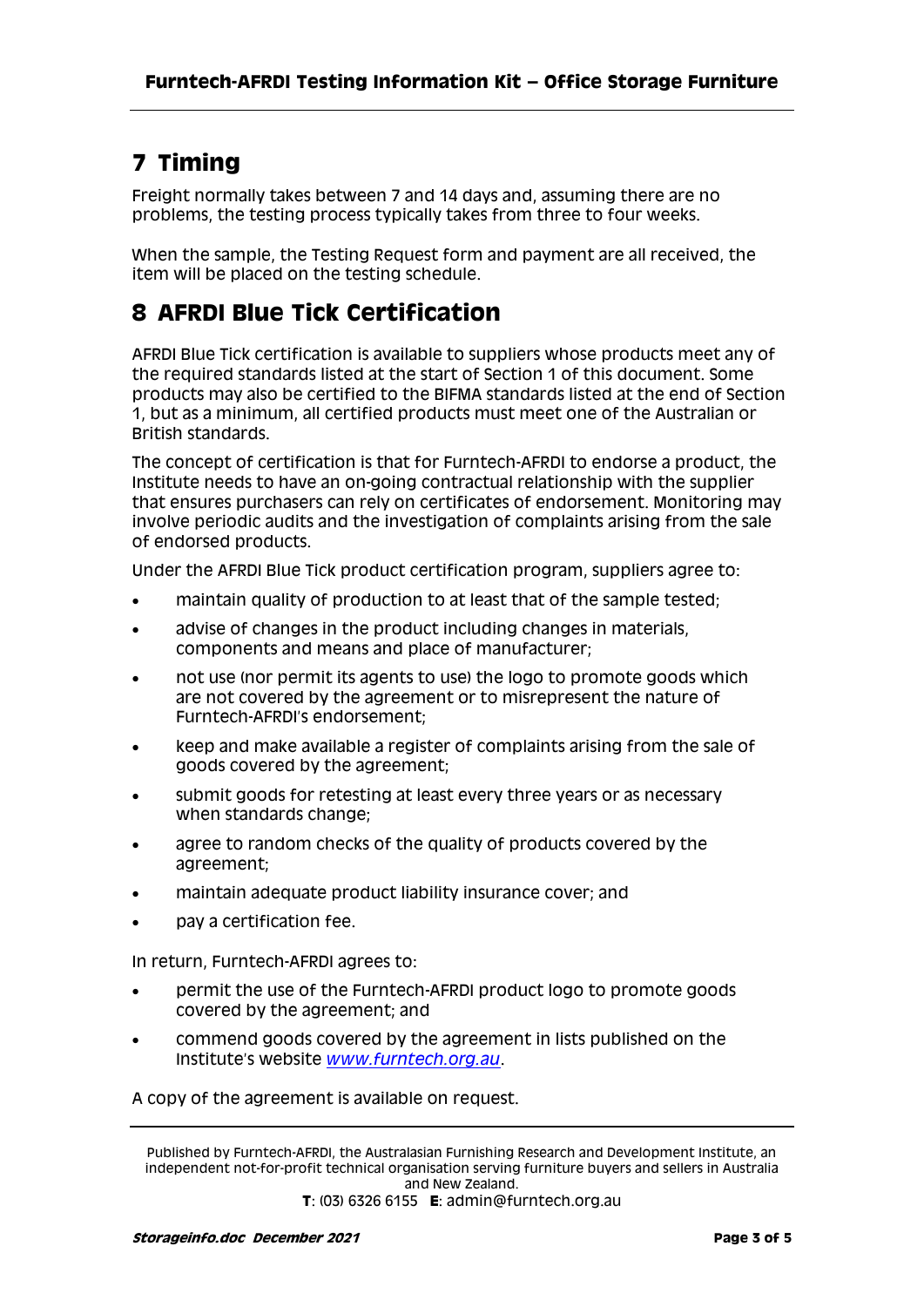Further information on the AFRDI Blue Tick Product Certification Scheme is available on request.

### **9 What You Get**

Assuming that the product complies and that you sign an AFRDI Blue Tick product certification agreement, at the end of the process Furntech-AFRDI will:

- issue a Test Report and a product certification certificate;
- enter into a product certification agreement with the supplier of the product or add the product to an existing product certification agreement; and
- add the product to the Furntech-AFRDI list of endorsed products under the AFRDI Blue Tick Product Certification Scheme.

#### **10 The Next Step**

If you wish to proceed with testing, please follow these steps:

- 1 contact Furntech-AFRDI a quotation will be supplied to meet your testing requirements.
- 2 copy the Testing Request form and complete it for each product. E-mail a copy to Furntech-AFRDI and attach a copy to the sample for testing;
- 3 mark the name of the company and the model name/number on each product; and
- 4 make the payment required from the quotation supplied and send your payment to Furntech-AFRDI (we also take Visa and MasterCard). Please phone 03 63 266 155 to request an invoice if this will help to facilitate payment.

# **11 Confidentiality**

Testing conducted at Furntech-AFRDI is absolutely confidential. The Institute's procedures prohibit the disclosure of the fact that an item is being tested (and the results of any such testing) without the express permission of the client.

To assist us to preserve the confidentiality of other customers, we request three working days notice of an intended visit to the Institute's laboratory.

### **12 Queries**

If you have any problems with any of this please phone Furntech-AFRDI on 03 6326 6155.

Published by Furntech-AFRDI, the Australasian Furnishing Research and Development Institute, an independent not-for-profit technical organisation serving furniture buyers and sellers in Australia and New Zealand. **T**: (03) 6326 6155 **E**: admin@furntech.org.au